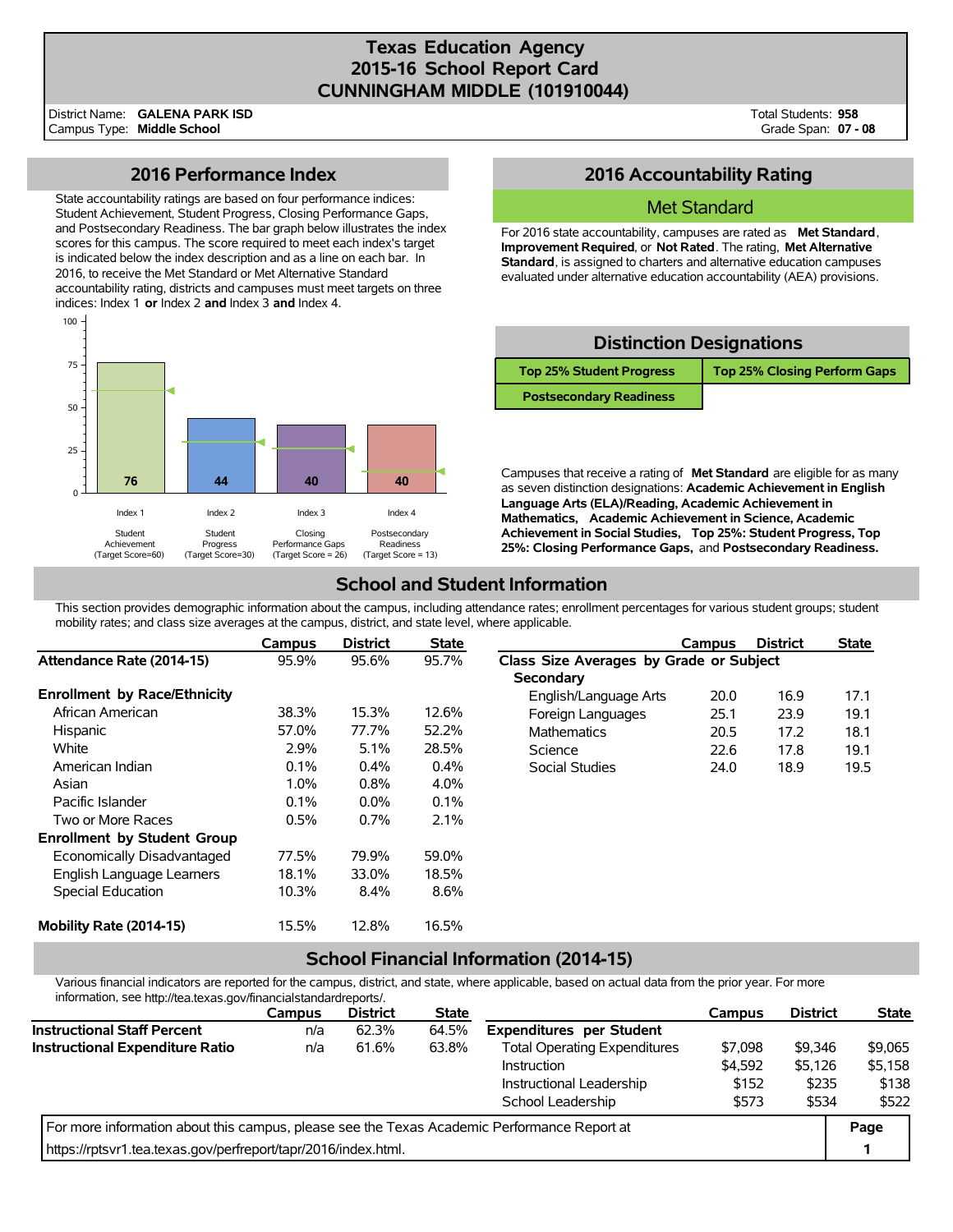# **2015-16 School Report Card**

# **Texas Education Agency CUNNINGHAM MIDDLE (101910044)**

|                                                                                                                      |      |              |     | All                        | African |          |        | American                 |        | <b>Pacific</b>           | Two or<br><b>More</b> | Econ   |
|----------------------------------------------------------------------------------------------------------------------|------|--------------|-----|----------------------------|---------|----------|--------|--------------------------|--------|--------------------------|-----------------------|--------|
|                                                                                                                      |      | <b>State</b> |     | District Students American |         | Hispanic | White  | Indian                   | Asian  | <b>Islander</b>          | Races                 | Disadv |
| STAAR Percent at Level II Satisfactory Standard or Above (Sum of All Grades Tested)                                  |      |              |     |                            |         |          |        |                          |        |                          |                       |        |
| <b>All Subjects</b>                                                                                                  | 2016 | 75%          | 75% | 76%                        | 71%     | 78%      | 86%    | $\overline{\phantom{a}}$ | 94%    | $\overline{a}$           | 94%                   | 75%    |
| Reading                                                                                                              | 2016 | 73%          | 70% | 81%                        | 78%     | 83%      | 91%    | $\overline{\phantom{a}}$ | 100%   | $\blacksquare$           | 100%                  | 80%    |
| <b>Mathematics</b>                                                                                                   | 2016 | 76%          | 78% | 83%                        | 77%     | 86%      | 91%    | $\overline{\phantom{a}}$ | 100%   | $\overline{\phantom{a}}$ | 100%                  | 84%    |
| Writing                                                                                                              | 2016 | 69%          | 70% | 67%                        | 61%     | 71%      | 62%    | $\blacksquare$           | $\ast$ |                          | $\ast$                | 66%    |
| Science                                                                                                              | 2016 | 79%          | 84% | 79%                        | 74%     | 82%      | 100%   | $\overline{\phantom{a}}$ | 83%    | $\overline{\phantom{a}}$ | $\ast$                | 77%    |
| <b>Social Studies</b>                                                                                                | 2016 | 77%          | 73% | 56%                        | 53%     | 57%      | 78%    | $\overline{a}$           | 83%    |                          | $\ast$                | 53%    |
| STAAR Percent at Postsecondary Readiness Standard (Sum of All Grades Tested)                                         |      |              |     |                            |         |          |        |                          |        |                          |                       |        |
| Two or More Subjects 2016                                                                                            |      | 45%          | 39% | 41%                        | 33%     | 45%      | 61%    | $\overline{\phantom{a}}$ | 100%   |                          | $\ast$                | 40%    |
| Reading                                                                                                              | 2016 | 46%          | 37% | 39%                        | 34%     | 40%      | 65%    | $\blacksquare$           | 100%   |                          | $\ast$                | 37%    |
| Mathematics                                                                                                          | 2016 | 43%          | 40% | 51%                        | 39%     | 57%      | 61%    | $\blacksquare$           | 100%   |                          | $\ast$                | 49%    |
| Writing                                                                                                              | 2016 | 41%          | 36% | 33%                        | 23%     | 40%      | $\ast$ |                          | $\ast$ |                          |                       | 34%    |
| Science                                                                                                              | 2016 | 47%          | 47% | 42%                        | 35%     | 45%      | 60%    |                          | $\ast$ |                          | $\ast$                | 41%    |
| <b>Social Studies</b>                                                                                                | 2016 | 47%          | 39% | 17%                        | 15%     | 16%      | $\ast$ |                          | 100%   |                          | $\ast$                | 14%    |
| STAAR Percent at Advanced Standard (Sum of All Grades Tested)                                                        |      |              |     |                            |         |          |        |                          |        |                          |                       |        |
| All Subjects                                                                                                         | 2016 | 18%          | 12% | 12%                        | 8%      | 12%      | 14%    |                          | 65%    |                          | *                     | 11%    |
| Reading                                                                                                              | 2016 | 17%          | 10% | 13%                        | 11%     | 14%      | $\ast$ | $\overline{\phantom{a}}$ | 56%    |                          | $\ast$                | 12%    |
| Mathematics                                                                                                          | 2016 | 19%          | 15% | 15%                        | 9%      | 17%      | $\ast$ | $\sim$                   | 75%    |                          | $\ast$                | 14%    |
| Writing                                                                                                              | 2016 | 15%          | 10% | 6%                         | 3%      | 8%       | $\ast$ |                          | $\ast$ |                          |                       | 6%     |
| Science                                                                                                              | 2016 | 16%          | 12% | 12%                        | 11%     | 12%      | $\ast$ |                          | $\ast$ |                          | $\ast$                | 11%    |
| <b>Social Studies</b>                                                                                                | 2016 | 22%          | 15% | 6%                         | 5%      | 5%       | $\ast$ |                          | $\ast$ |                          | $\ast$                | 5%     |
| <b>STAAR Percent Met or Exceeded Progress</b>                                                                        |      |              |     |                            |         |          |        |                          |        |                          |                       |        |
| All Subjects                                                                                                         | 2016 | 62%          | 61% | 71%                        | 73%     | 70%      | 76%    |                          | 94%    |                          | $\ast$                | 70%    |
| Reading                                                                                                              | 2016 | 60%          | 59% | 70%                        | 70%     | 69%      | 77%    | $\overline{\phantom{a}}$ | $\ast$ |                          | $\ast$                | 70%    |
| <b>Mathematics</b>                                                                                                   | 2016 | 63%          | 63% | 73%                        | 75%     | 71%      | $\ast$ | $\overline{a}$           | 100%   |                          | $\ast$                | 71%    |
| <b>STAAR Percent Exceeded Progress</b>                                                                               |      |              |     |                            |         |          |        |                          |        |                          |                       |        |
| All Subjects                                                                                                         | 2016 | 17%          | 17% | 20%                        | 19%     | 20%      | 18%    |                          | 56%    |                          |                       | 20%    |
| Reading                                                                                                              | 2016 | 16%          | 16% | 20%                        | 20%     | 20%      | 23%    |                          | $\ast$ |                          | $\ast$                | 21%    |
| Mathematics                                                                                                          | 2016 | 17%          | 18% | 19%                        | 18%     | 20%      |        |                          | 67%    |                          |                       | 19%    |
| Progress of Prior-Year Non-Proficient Students: Percent of Non-Proficient Students Passing STAAR (Sum of Grades 4-8) |      |              |     |                            |         |          |        |                          |        |                          |                       |        |
| Reading                                                                                                              | 2016 | 35%          | 38% | 53%                        | 50%     | 54%      | $\ast$ |                          | $\ast$ |                          |                       | 53%    |

For more information about this campus, please see the Texas Academic Performance Report at **Page 1966 Page Page** https://rptsvr1.tea.texas.gov/perfreport/tapr/2016/index.html. **2** 

'?' Indicates that the data for this item were statistically improbable, or were reported outside a reasonable range. '-' Indicates zero observations reported for this group. '\*' Indicates results are masked due to small numbers to protect student confidentiality. Moreover the student of the student confidentiality.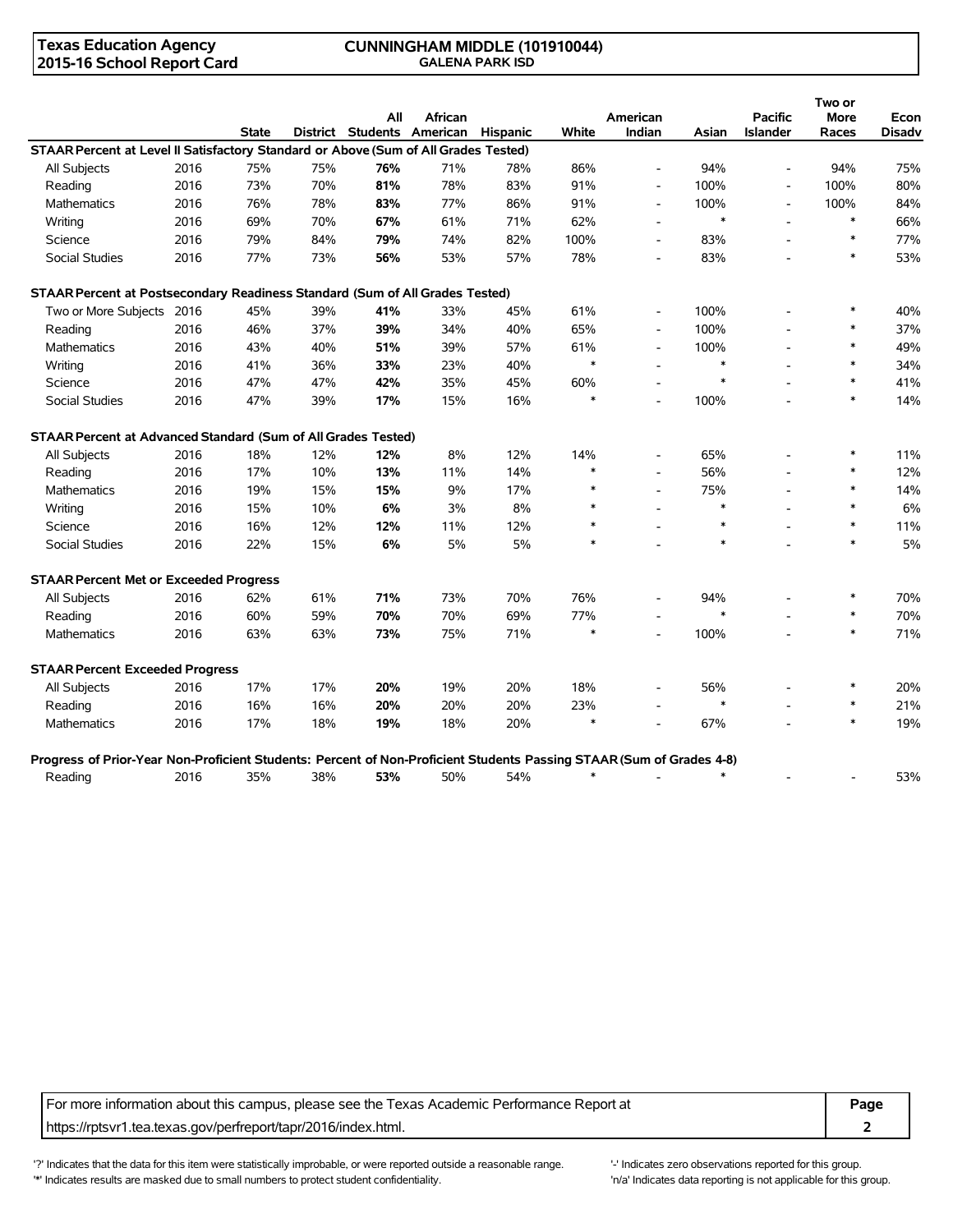#### **Texas Education Agency 2015-16 School Report Card**

#### **CUNNINGHAM MIDDLE (101910044) GALENA PARK ISD**

|                                                                     |      |              |          | All             | African  |                 |        | American                 |        | <b>Pacific</b>           | Two or<br><b>More</b> | Econ          |
|---------------------------------------------------------------------|------|--------------|----------|-----------------|----------|-----------------|--------|--------------------------|--------|--------------------------|-----------------------|---------------|
|                                                                     |      | <b>State</b> | District | <b>Students</b> | American | <b>Hispanic</b> | White  | <b>Indian</b>            | Asian  | <b>Islander</b>          | Races                 | <b>Disady</b> |
| <b>Students Success Initiative</b>                                  |      |              |          |                 |          |                 |        |                          |        |                          |                       |               |
| Grade 8                                                             |      |              |          |                 |          |                 |        |                          |        |                          |                       |               |
| Students Meeting Level II Standard on First STAAR Administration    |      |              |          |                 |          |                 |        |                          |        |                          |                       |               |
| Reading                                                             | 2016 | 80%          | 81%      | 83%             | 79%      | 85%             | 100%   | $\overline{\phantom{0}}$ | 86%    |                          | $\ast$                | 80%           |
| <b>Mathematics</b>                                                  | 2016 | 71%          | 82%      | 82%             | 77%      | 85%             | 91%    | $\overline{\phantom{0}}$ | 100%   |                          | $\ast$                | 82%           |
| Students Requiring Accelerated Instruction                          |      |              |          |                 |          |                 |        |                          |        |                          |                       |               |
| Reading                                                             | 2016 | 20%          | 19%      | 17%             | 21%      | 15%             | $\ast$ | $\overline{\phantom{0}}$ | $\ast$ | $\overline{\phantom{a}}$ | $\ast$                | 20%           |
| <b>Mathematics</b>                                                  | 2016 | 29%          | 18%      | 18%             | 23%      | 15%             | $\ast$ |                          | $\ast$ |                          | $\ast$                | 18%           |
| <b>STAAR Cumulative Met Standard</b>                                |      |              |          |                 |          |                 |        |                          |        |                          |                       |               |
| Reading                                                             | 2016 | 86%          | 88%      | 90%             | 89%      | 91%             | 100%   | $\overline{\phantom{0}}$ | 100%   | $\overline{\phantom{a}}$ | *                     | 89%           |
| <b>Mathematics</b>                                                  | 2016 | 81%          | 88%      | 90%             | 85%      | 92%             | 100%   | $\overline{\phantom{0}}$ | 100%   | $\overline{\phantom{a}}$ | $\ast$                | 89%           |
| STAAR Non-Proficient Students Promoted by Grade Placement Committee |      |              |          |                 |          |                 |        |                          |        |                          |                       |               |
| Reading                                                             | 2015 | 97%          | 99%      | 100%            | 100%     | 100%            |        |                          |        |                          |                       | 100%          |

For more information about this campus, please see the Texas Academic Performance Report at **Page 1966 Page Page** https://rptsvr1.tea.texas.gov/perfreport/tapr/2016/index.html. **3** 

'?' Indicates that the data for this item were statistically improbable, or were reported outside a reasonable range. '' Indicates zero observations reported for this group. '\*' Indicates results are masked due to small numbers to protect student confidentiality. Moreover the student of the student confidentiality.